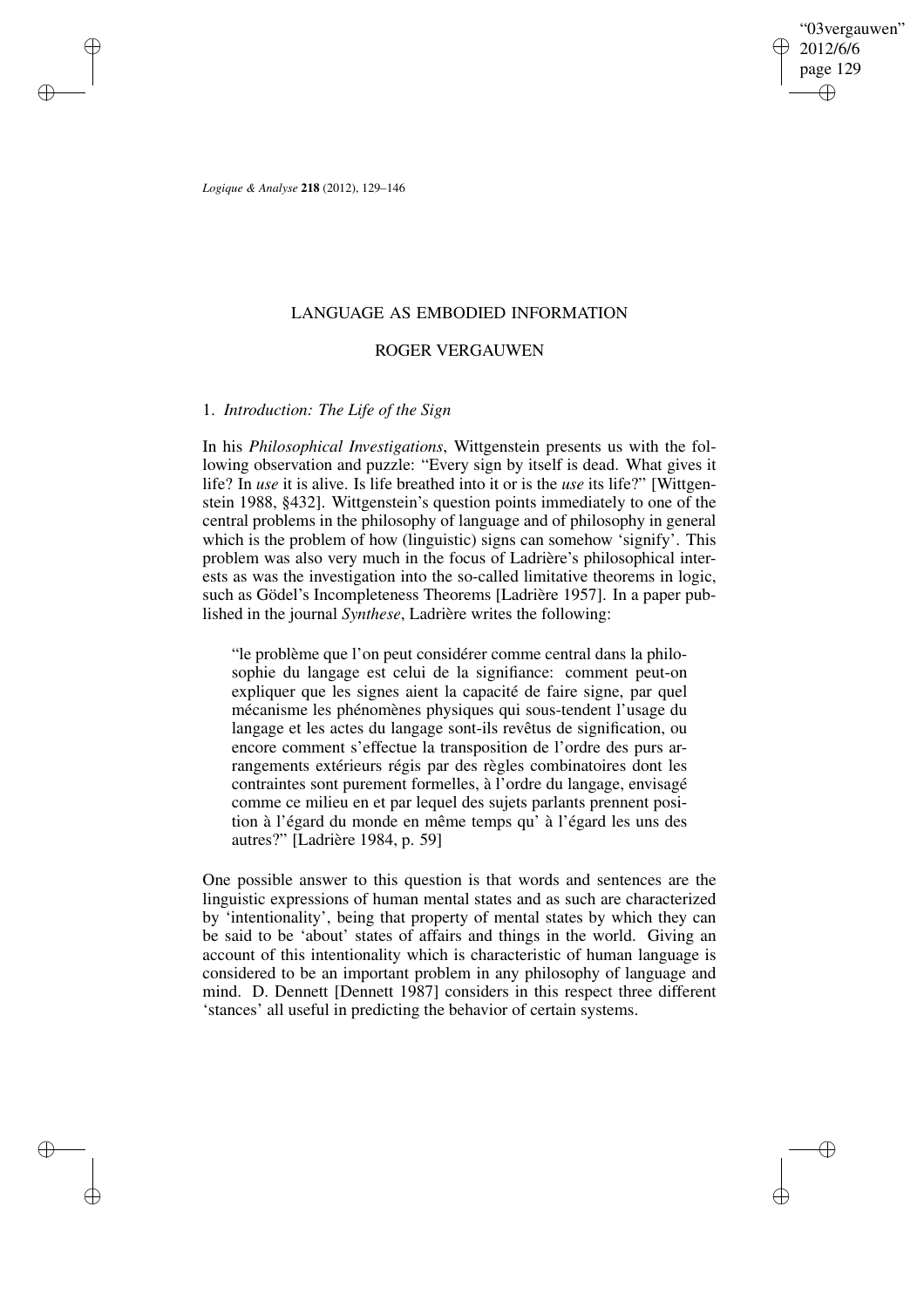"03vergauwen" 2012/6/6 page 130 ✐ ✐

✐

✐

#### 130 ROGER VERGAUWEN

In the *Design Stance* one predicts the behavior of a system by assuming that it has a certain design, that it is composed of certain elements with certain functions and that it will behave as it is designed to behave under certain circumstances. In so doing the design stance can safely ignore details of the physical implementation of the various imputed functions.

In the *Physical Stance* one predicts the behavior of physical systems by exploiting information about the physical constituents of the system and the laws of physics.

Finally, there is the *Intentional Stance* in which the systems whose behavior one wants to predict are treated as rational agents. They are attributed the beliefs and desires they ought to have given their place in the world and their purpose, and subsequently one predicts that they will act to further their goals in the light of their beliefs. As such, these different stances present some kind of cumulative hierarchy in which one level builds upon the other, thus presenting a picture of intertwined relations that together explain the behavior of complex systems such as also the human being.

In this paper, we will discuss an approach to the aforementioned problem of the production of significance in which Dennett's different stances are taken into account in order to elucidate this relation. The starting point will be an analysis of the qualia debate in contemporary philosophy of mind and the functionalist answer to Chomsky's Competence Model in Devitt and Sterelny's 'Martian Argument', an argument comparable to Dennett's *Design Stance*. Biological models of the mind, as implementations of the *Physical Stance*, on the other hand, show recursivity to be present on the level of brain processes, consciousness and language but it would seem that looking at language in relation to qualia and the question whether these can be causally active requires us to introduce 'emergence' and 'downward causation'. In a final part, which highlights the *Intentional Stance*, as natural language is not only characterised by recursion but also by 'aboutness' or Intentionality, we will show how there might be a reason to speculate about a non-computable or non-recursive element 'that lies beneath' and may account for the connection between consciousness and the intentionality of language.

## 2. *Qualia, Functionalism, and the Martian Argument*

In recent discussions in the Philosophy of Mind the nature of phenomenal states or qualia — also called 'raw feels', 'conscious sensations', or the feel of '*what it is like to be*' — and of consciousness in general have been an important focus of research. Qualia, then, are (first order) properties of mental states as e.g. 'seeing red', 'feeling pain' and the concept is sometimes used more broadly to indicate conscious experience in general. Explaining these

✐

✐

✐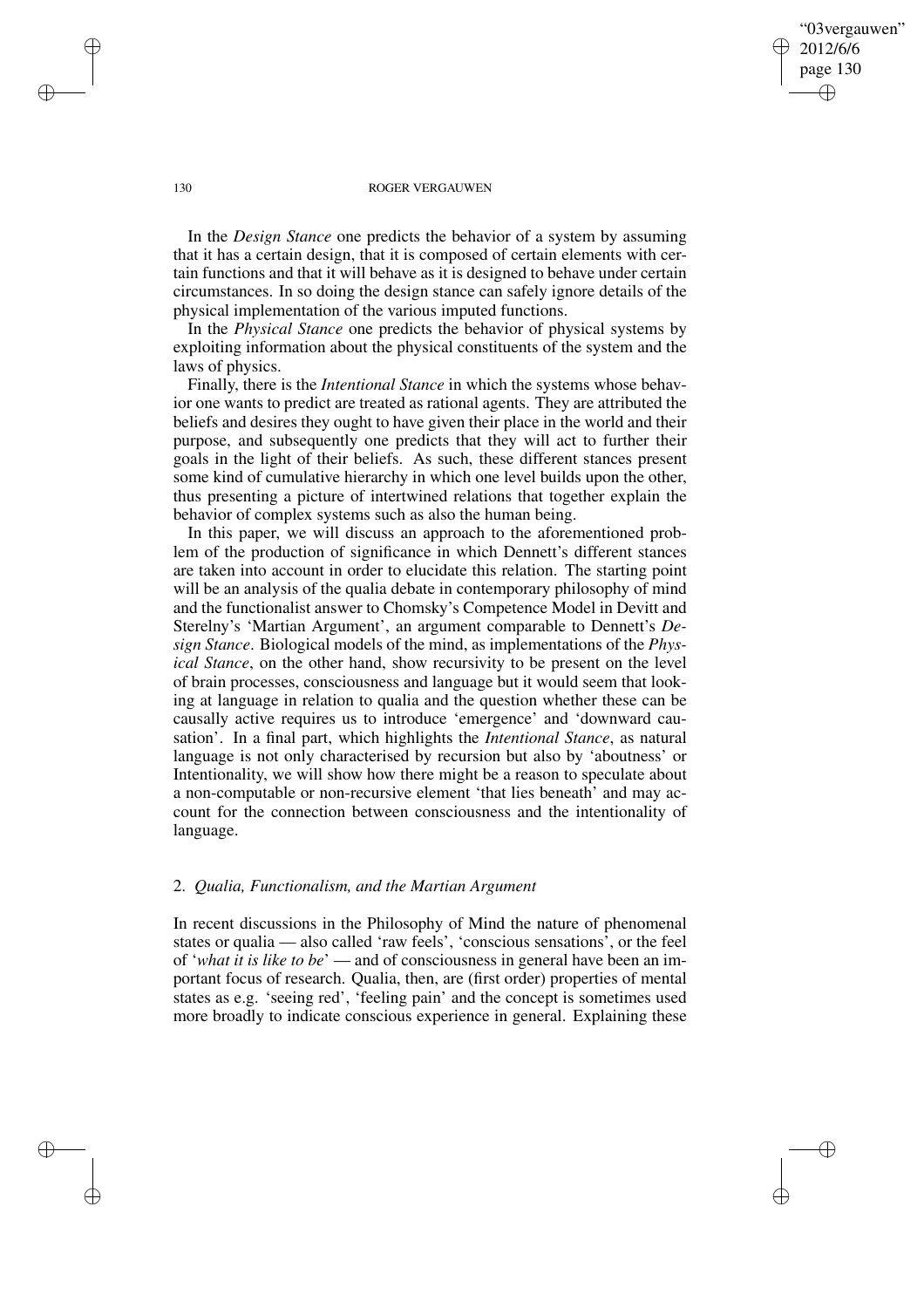✐

✐

✐

✐

qualia has been called 'the hard problem of consciousness': David Chalmers, e.g., writes:

"If any problem qualifies as *the* problem of consciousness, it is this one. In this central sense of 'consciousness', an organism is conscious if there is something it is like to be that organism, and a mental state is conscious if there is something it is like to be in that state. Sometimes terms such as 'phenomenal consciousness' and 'qualia' are also used here." [Chalmers 1995, p. 201]

Proponents of Mind-Body identity theories [Macdonald 1989] claim that, in fact, there is no problem since it is perfectly possible to reduce these states and their properties to neurophysiological properties. In the case of Functionalism, mental states are claimed to be reducible to functional or computational properties of the organism concerned. Others claim that a reduction is impossible and that, therefore, there remains an 'explanatory gap' [Levine 1983]. So, while some consider consciousness and qualia as some kind of epiphenomena with no real existence in their own right, others want to say that there is a fact of the matter with respect to these phenomena and that therefore they should be given a separate ontological status and that also we should be philosophical realists about the things in question. The first group, let us call them reductionist, are antirealists in the sense that they believe that there is no fact of the matter as to the existence of the aforementioned phenomena or entities unless maybe with respect to a certain background theory but not as something existing in a mind-independent way [Vergauwen 2000, p. 366].

Functionalists hold that mental states, qualia, and cognitive states in general can be viewed as the functional states of a machine or, rather, of a Turing-machine. In this view, the explanation of cognitive functions has to be done in terms of a causal-functional description of these functions. So, e.g., a typical functional explanation of 'pain' would imply that pain is a functional state and as such, therefore, functions as the detection of tissuedamage. Of course, such a causal-functional state or role may cause the production of a certain behavior or of another functional state which is the result of the first state. In functionalism, a mental state is defined in terms of three elements which are causally related: the input — the stimulation which causes the mental state — the causal interaction with other mental states, and the output which is behavioral. In this sense mental states are defined by means of a job description. Reductive explanations in science usually work this way. It is, e.g., known that organisms are able to transmit hereditary

"03vergauwen" 2012/6/6 page 131

✐

✐

✐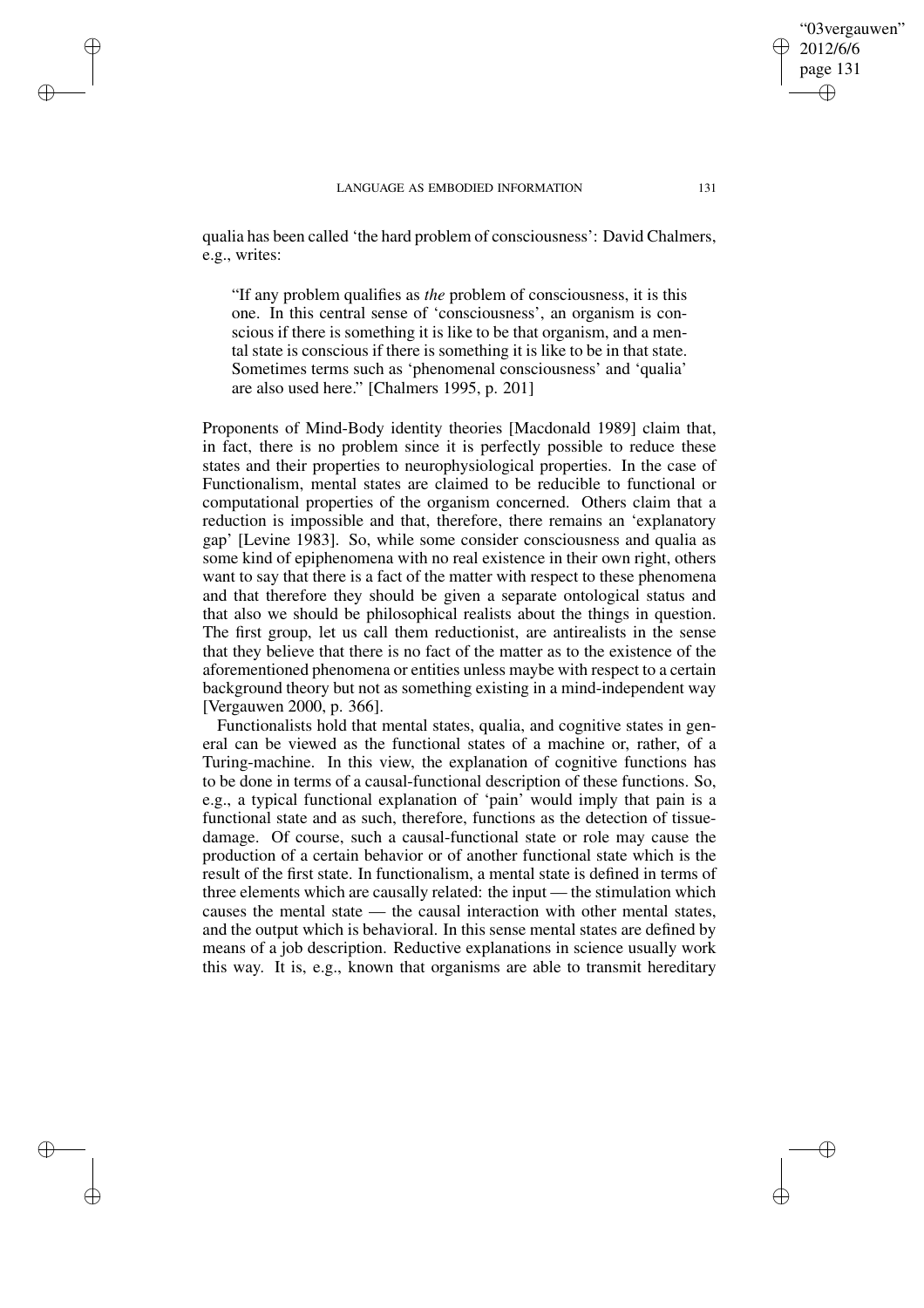## "03vergauwen" 2012/6/6 page 132 ✐ ✐

✐

✐

#### 132 ROGER VERGAUWEN

information. This was known even before the gene was discovered. Subsequent scientific investigations showed that in fact DNA was responsible for this transmission and that therefore did the job that was required.

This kind of explanation of mental states is underpinned by a principle which is shared by many functionalists and non-functionalists, which is the principle of mind-body supervenience [Kim 1998, p. 10].

(a) Principle of Mind-Body Supervenience.

The mental supervenes on the physical in that any two things (objects, events, organisms, persons...) exactly alike in all physical properties cannot differ in respect of mental properties. That is, physical indiscernibility entails psychological indiscernibility or, as it is sometimes put, 'no mental difference without a physical difference'.

The principle of supervenience is combined in functionalism with another principle which is the principle of multiple realizability [Kim 1998, p. 70– 71].

(b) Principle of Multiple Realizability.

Mental states are multiply realizable: any given mental state can be instantiated in (infinitely) many physical states.

It is within such a functionalist framework that some have argued that Chomsky's approach, who considers linguistics to be part of cognitive psychology, is misguided. Michael Devitt and Kim Sterelny [Devitt, Sterelny 1989] have presented an argument — dubbed the Martian argument by Stephen Laurence — intended to show why this is so. Linguistics, according to Chomsky, deals with human knowledge and understanding of language, linguistic competence, and is therefore concerned with questions about the cognitive skills of human beings and thus in the end ultimately about the specific human neural setup. The psychological mechanisms for language acquisition are instantiated into the mind/brains of the human language users.

Since grammars are about such instantiations, the instantiation of English grammar in humans is indeed English according to this conception. This we may call the competence thesis, the thesis that grammars are about human linguistic competence.

The Martian argument, now, runs as follows. Let us assume that Martians, whose psycholinguistic processes ex hypothesi differ from human ones nevertheless manage to produce a set of sentences that are extensionally equivalent to the set of sentences in human English. This implies that the sentences that are grammatical in Martian English are also grammatical in regular English.

✐

✐

✐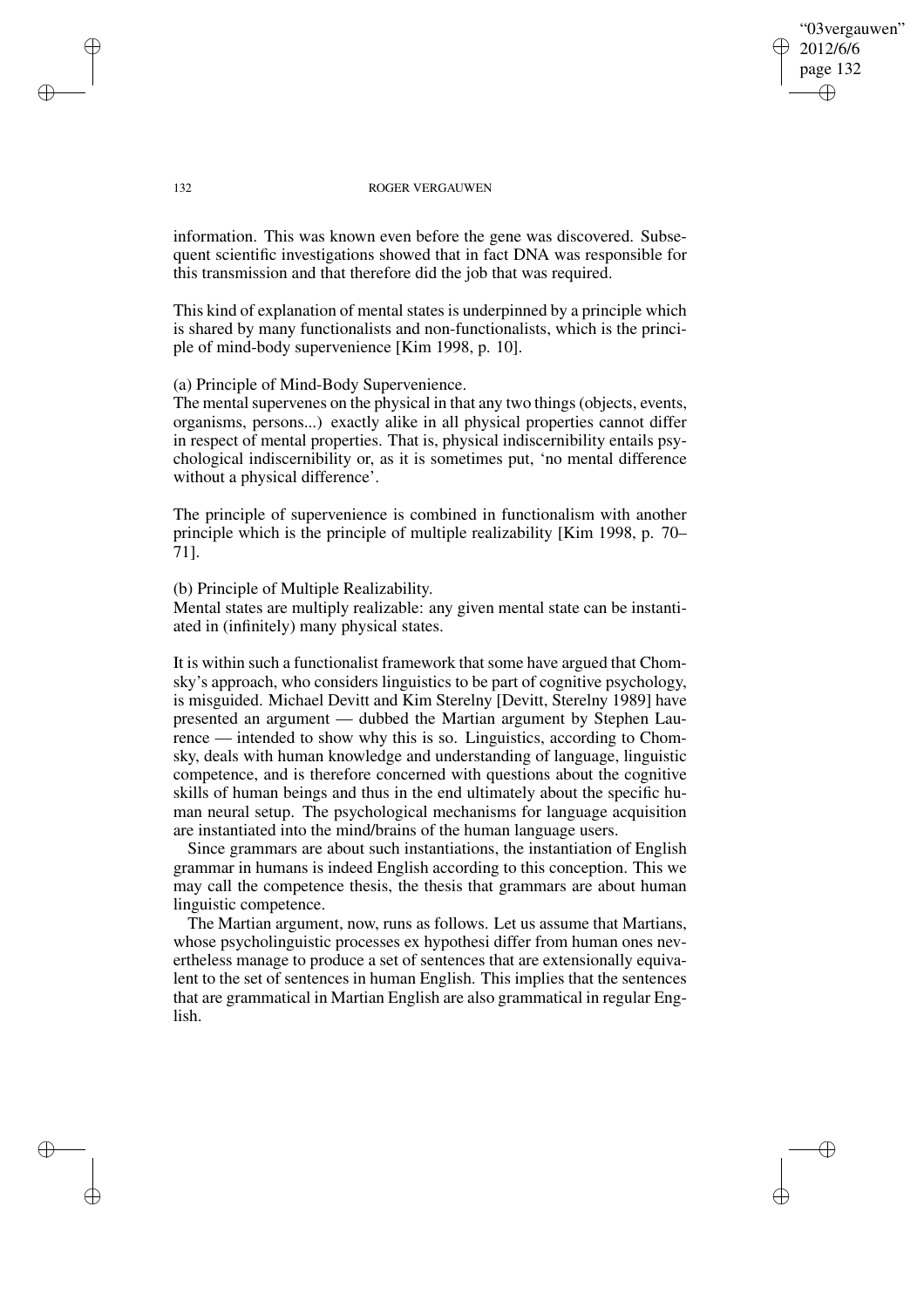✐

✐

✐

✐

However, since by hypothesis Martians have a different neural organization, they really have a different language competence and now the question arises whether they should count as speaking English. On an account of what it is to speak English the Martian speakers should indeed count as speaking English. On the level of linguistic symbols everything they say is indistinguishable from us and they also seem to be able to communicate via a seemingly shared language. They are, therefore, on the face of it, competent in English. We can, then, nevertheless study the shared language that we both use on the linguistic level without having to appeal to differences in competence.

"According to the transformationalists, English competence consists in internalizing a grammar. They go further: all English speakers have internalized near enough the one grammar; competence has a uniform structure across the linguistic community. Even if this is so, it is not necessarily so. Many other grammars could agree on the meaning-relevant structures they assign to the sentences of English. Suppose that Martians became competent in English by internalizing one of these other grammars. The theory of Martian competence would have to be different from the theory of ours. Yet the theory of symbols would be the same, for it would still be English that they spoke. Returning to earth, it would not matter a jot to the theory of symbols if competence among actual English speakers was entirely idiosyncratic." [Devitt, Sterelny 1989, p. 514]

This argument has caused a lot of discussion which we do not want to go into here, but we want to maintain that this functionalist approach, which is in fact nothing but a variant of the Turing test, neglects an hitherto not enough noticed fact, namely that 'there is something it is like to use (speak and understand) a (specific) language' which in turn means that in fact the ability to use a language turns out to be some kind of a quale. Moreover, functionalism at best does not believe that qualia can be fully functionalized and because of the supervenience principle, according to Kim and others, in combination with certain intuitively plausible assumptions (causal exclusion principles) it implies a kind of epiphenomenalism, the view that every mental event is caused by a physical event in the brain but that mental events have no causal powers of their own.

They are powerless to cause anything else, not even other mental events and are therefore almost literally 'non-existent'.

In our view, language and consciousness are intimately related and have a 'phenomenal' ('qualia-like') aspect. A further investigation into the nature of these qualia may, therefore, then reveal something of the true nature of

"03vergauwen" 2012/6/6 page 133

✐

✐

✐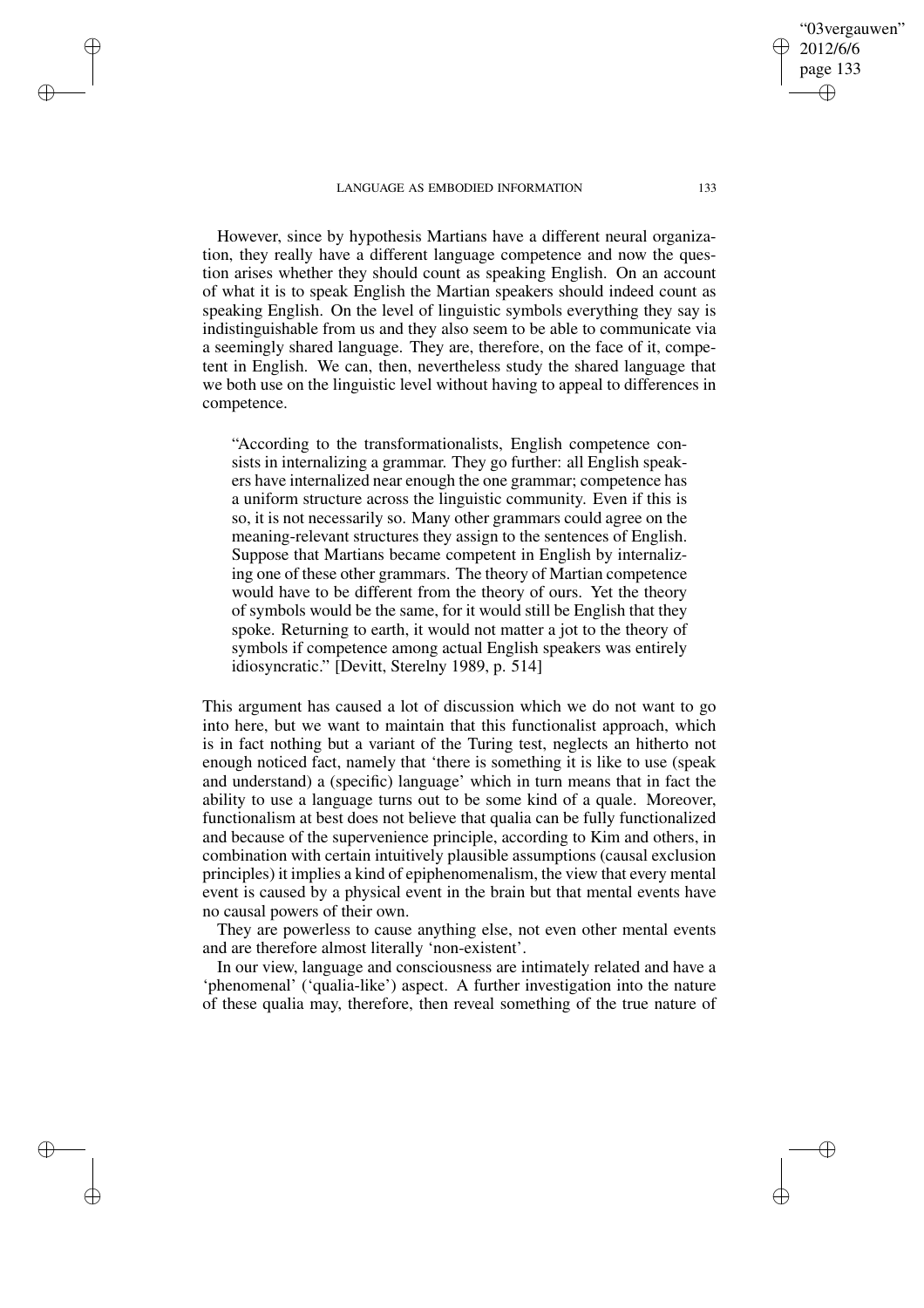"03vergauwen" 2012/6/6 page 134 ✐ ✐

✐

✐

#### 134 ROGER VERGAUWEN

the mental and of language. It would seem that such an investigation has to concentrate on the embodiment of the mental and the linguistic.

## 3. *Biology, Recursion and Language*

An initial proposal can be found in the neurobiological model proposed by Gerald Edelman, more specifically, in his theory of Neuronal Group Selection where he uses the concept of a Dynamic Core [Edelman, Tononi 2000; Vergauwen 2010, pp. 1258–1260]. Edelman explicitly aims at constructing a naturalized theory of consciousness, in which properties such as intentionality — the fact that conscious mental states are characterized by "aboutness" — and qualia — the subjective "raw feels" are accounted for in a neural framework. He begins by stressing that, though it is sometimes claimed that any attempt to reduce phenomenal or subjective experience (qualia) to neural activities leads to an explanatory gap which constitutes 'the hard problem of consciousness' [Chalmers 1995], this need not be a problem because in a certain sense a reduction is possible:

"the neural systems underlying consciousness arose to enable highorder discriminations in a multidimensional space of signals [and] qualia are those discriminations. Differences in qualia correlate with differences in the neural structure and the dynamics that underlie them... and I have stressed that it is the distinctions among the entire set of experienced qualia that allow the specific defining property of each quale to appear." [Edelman 2003, p. 5521]

However, a scientific account of the individual experiences of these qualia is not to be expected since:

"a scientific theory cannot presume to replicate the experience that it describes or explains: a theory to account for a hurricane is not a hurricane. A third-person description by a theorist of the qualia associated with wine tasting can, for example, take detailed account of the reported personal experiences of that theorist and his human subjects. It cannot, however, directly convey or induce qualia by description: to experience the discriminations of an individual it is necessary to be that individual." [Edelman 2003, p. 2251]

In other words simulation is not duplication. Here, a distinction is made between primary consciousness and higher-order consciousness [Murphy, Brown 2007, pp. 141–144]. Primary consciousness involves the ability to

✐

✐

✐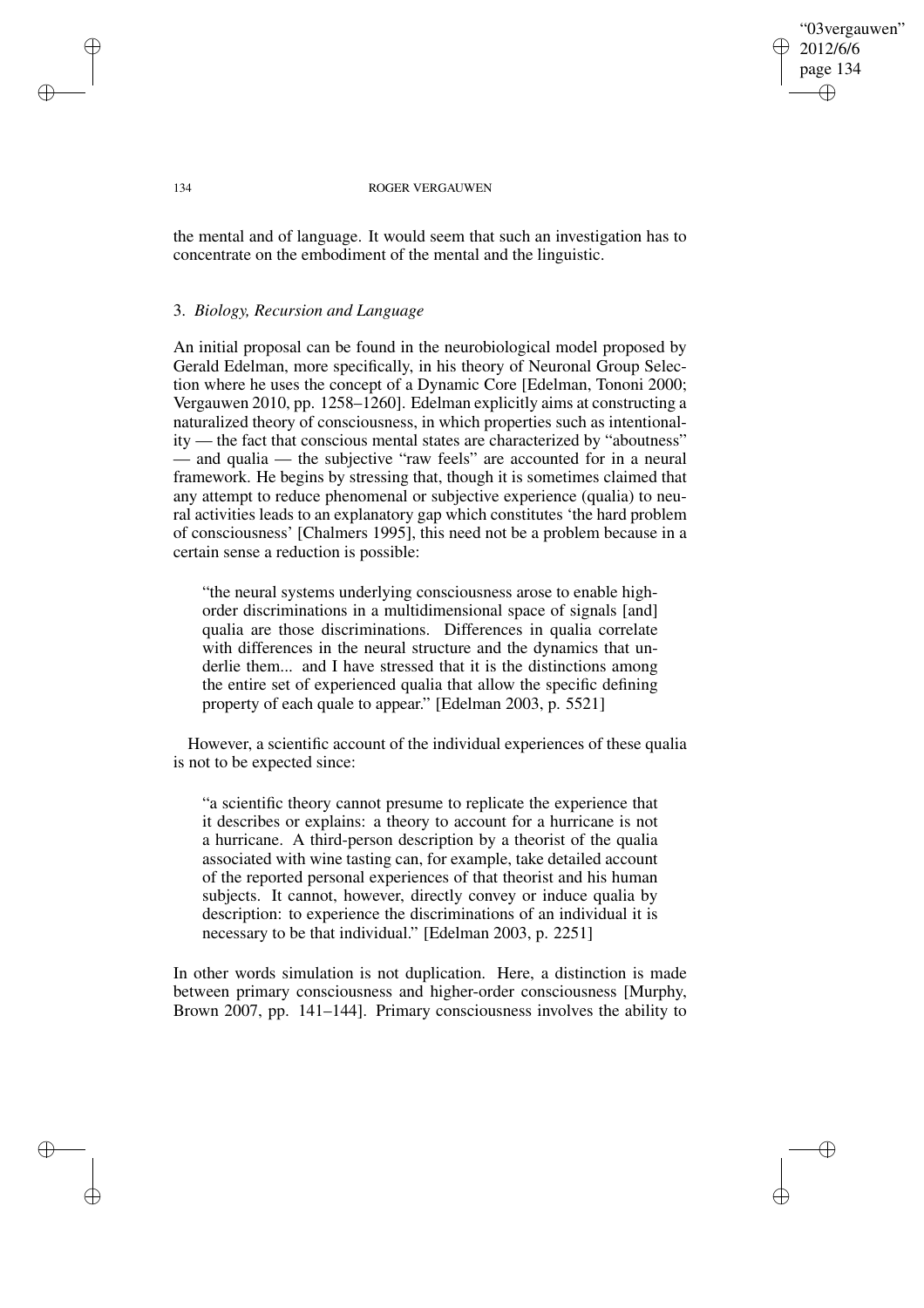✐

✐

✐

✐

construct "mental scenes" with limited informational or symbolic content, such as may be found in an animal's ability to learn and adapt its behaviour and which is more or less immediate. Higher-order consciousness evolves later and is related to semantic capabilities, as is found in its fully developed form in human beings who have a fully fledged language with syntax and semantics. Edelman's theory further provides a neurophysiological description of the likely mechanism at the basis of conscious awareness. It is argued that a conscious state is a dynamical process within the cerebral cortex in which functional interconnectedness is created by rapid, two-way (re-entrant), neural interactions. Such a functional integration is called a "dynamic core". This core is itself, then, a group of neurons — a neural state — and it is the sets of neurons involved in the (functional) relations between them that constitute the nature and content of consciousness at any given moment. Such dynamic core(s) may be sensitive to further bodily (sensory) inputs or from other brain systems with which they interact, as well as with itself. This gives rise to extremely complicated patterns of interactions, but what is also important is that the whole system is embodied, especially with respect to the subjectivity of experience. The activity of the dynamic core leads to successive discriminatory states which entail sets of phenomenal experiences. Consciousness in this view arises from re-entrant interactions among neural populations and the causal activity is produced by the dynamic core; so, the qualia emerging from this core are caused by it, and according to Edelman this does not necessarily lead to epiphenomenalism because these emerging qualia are informational structures even if they are not causal and it may sometimes be useful to talk about these qualitative informational states "asif" they are causal depending on the level of description. This does not however, according to Edelman, imply epiphenomenalism, since

"There is, however, no need to conclude that C [quale] is therefore meaningless and unnecessary. C states [qualia-states] are informational even if not causal. C states are the discriminations entailed by causal transactions among C' [neural states]." [Edelman 2003, p. 5523]

The qualia, then, are the reflections of the permanent causal interactions in the (complex) dynamic core, but are themselves not causally active: "underlying each quale are distinct neuroanatomical structures and neural dynamics that together account for the specific and distinctive phenomenal property of that quale" [Edelman 2003, p. 5523]. As for the phenomenal experience of the quale itself, the theory holds that it is no problem — and that therefore the "hard problem" and the problem of the "explanatory gap" [Levine 1983] are ill posed — because the need for a phenotype experiencing and giving

"03vergauwen" 2012/6/6 page 135

✐

✐

✐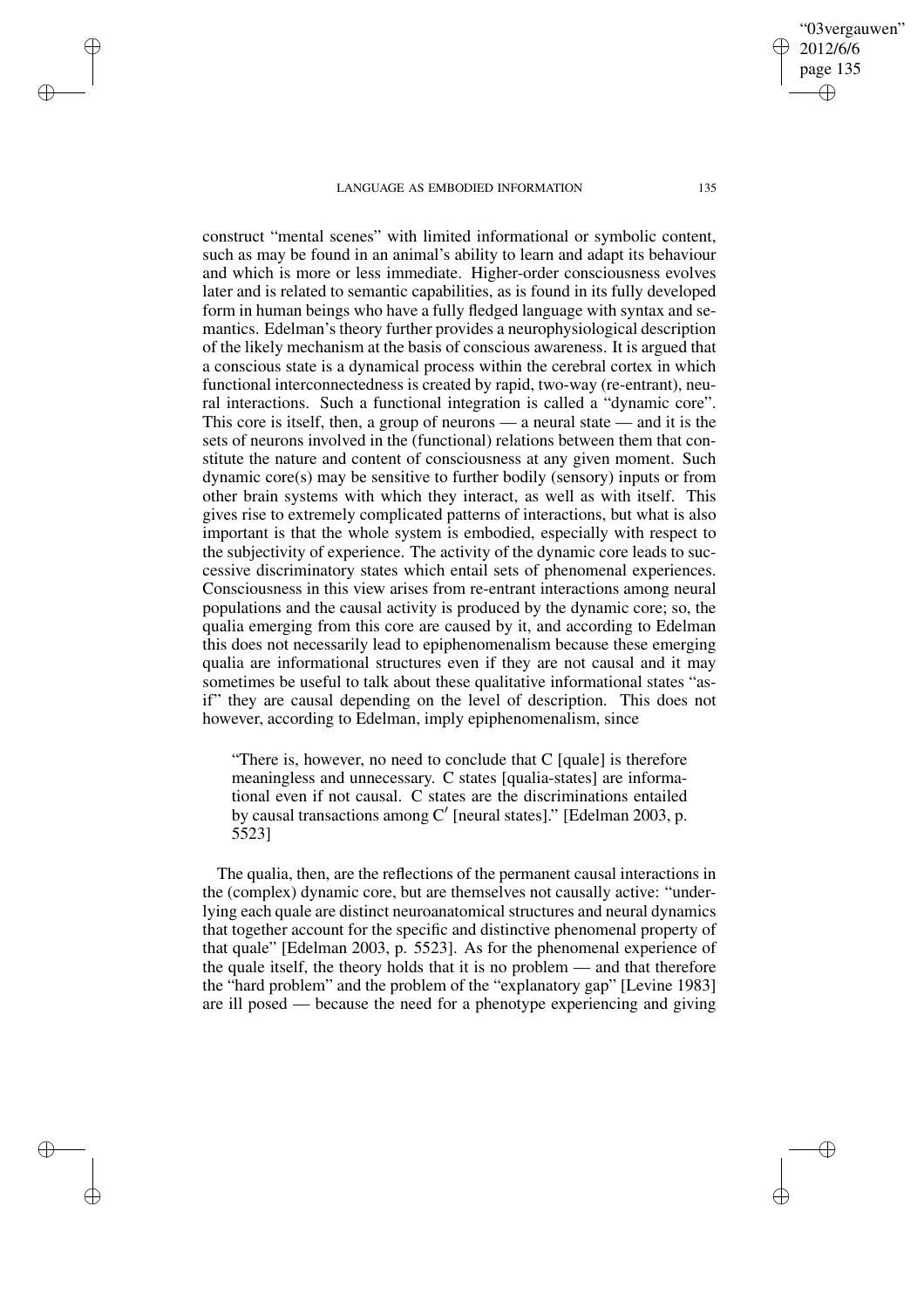"03vergauwen" 2012/6/6 page 136 ✐ ✐

✐

✐

#### 136 ROGER VERGAUWEN

rise to the qualia is no hindrance for a scientific theory of consciousness and, moreover,

"if the phenomenal part of conscious experience that constitutes its entailed distinctions is irreducible, so is the fact that physics has not explained why there is something rather than nothing." [Edelman 2003, p. 5524]

Let us notice right away that the reentrant activity of the dynamic core which causes the qualia has a recursive nature. Indeed, a main tenet of Edelman's thesis is the existence of reentrant signalling between neuronal groups. He defines reentry as the ongoing recursive dynamic interchange of signals that occurs in parallel between brain maps, and which continuously interrelates these maps to each other in time and space. Reentry depends for its operations on the intricate networks of massively parallel reciprocal connections within and between neuronal groups, which arise through processes of developmental and experiential selection. Edelman describes reentry as "a form of ongoing higher-order selection... that appears to be unique to animal brains" [Edelman 1998, p. 46] and claims that "there is no other object in the known universe so completely distinguished by reentrant circuitry as the human brain" [Edelman, Tononi 2000, p. 49]. So, in fact the human brain is a massively recursive machine.

It should, then, come as no surprise in this view that human language indeed inherits this recursion. Indeed, in a *Science* article Hauser, Chomsky and Fitch [Hauser, Chomsky, Fitch 2002] have suggested that recursion is a basic characteristic that distinguishes human language from all other forms of animal communication. They make a distinction between a faculty of language in the broad sense and a faculty of language in the narrow sense [Hauser, Chomsky, Fitch 2002, p. 1570–1571]. The first of these faculties contains an internal computational system in combination with at least two other organism-internal systems which they call the "sensory-motor" and the "conceptual-intentional". The second faculty is the abstract linguistic computational system by itself which is contained in the first faculty but which is independent of the other systems with which it nevertheless interacts. As such, then, the second faculty is a component of the first one and the mechanisms that underlie the one are a subset of the ones that underlie the other. It is in this process that they see a central place for recursion:

✐

✐

✐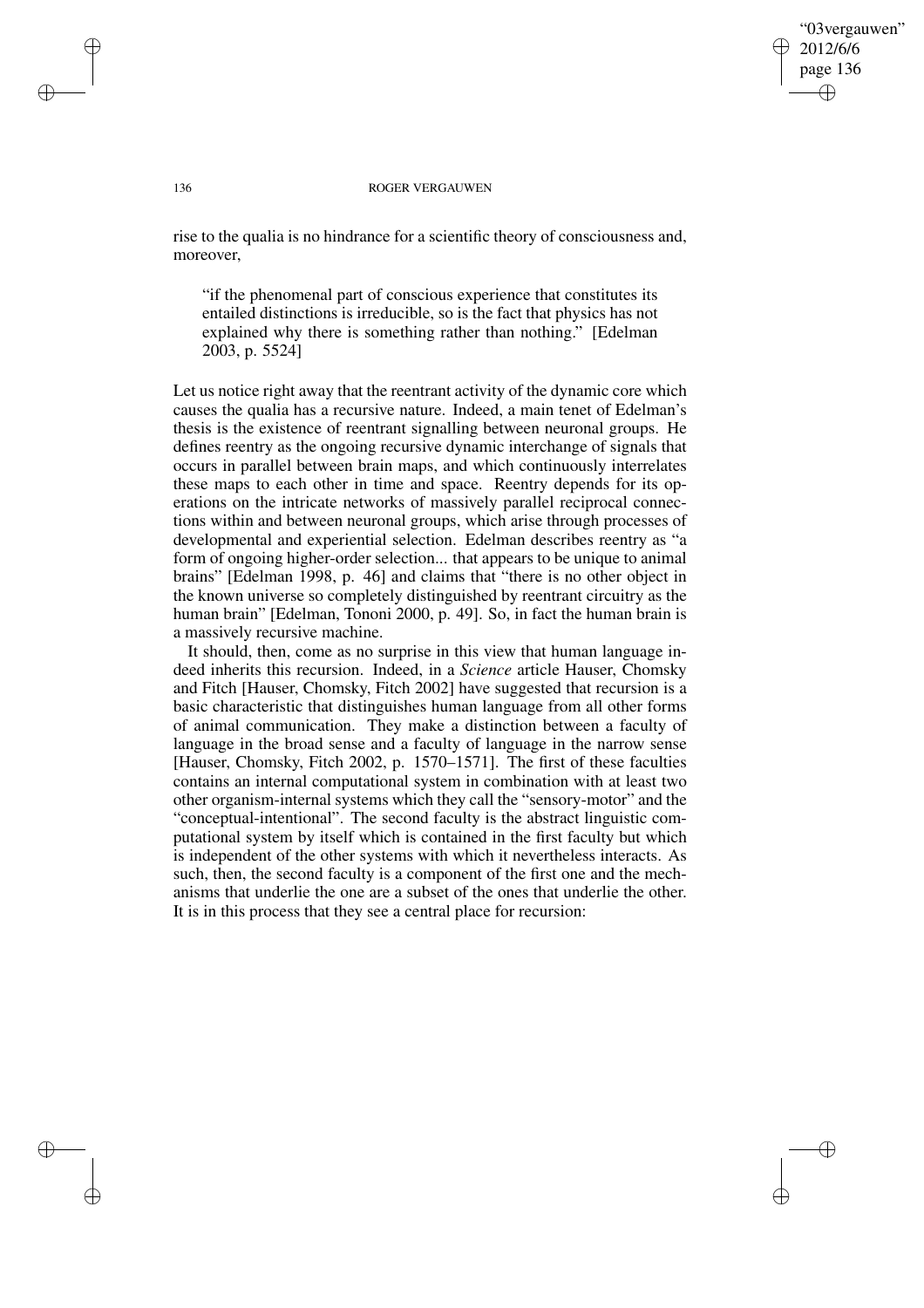"We assume, putting aside the precise mechanisms, that a key component of FLN (faculty of language in the narrow sense) is a computational system (narrow syntax) that generates internal representations and maps them into the sensory-motor interface by the phonological system, and into the conceptual-intentional interface by the (formal) semantic system... All approaches agree that a core property of FLN is recursion, attributed to narrow syntax in the conception just outlined." [Hauser, Chomsky, Fitch 2002, p. 1571]

However, a problem remains. The discussion of Edelman's neurobiological model has shown that at first sight, though qualia — including the understanding and use of a language — are real as informational states, in this approach they seem to be doomed to causal impotency. But if this is the case one may say that they might as well not exist and that therefore the functionalist threat as present in the Martian argument has not been removed.

If Chomsky is right, then in our view there is indeed something it is like to have a language and the corresponding quale is also a consequence of the recursive activity in the brain but this is apparently not enough, even though recursion is hardwired in the brain. So it would seem that we need a means of making explicit how causal activity is somehow inherent in the activity of qualia. We suggest that recursion can only be a partial support of this thesis if we go one step further by appealing to the concepts of downward causation and third-order-emergence.

# 4. *Embodiment and Causation*

✐

✐

✐

✐

Edelman, again, notices that qualia emerge from their physical substrate and, as informational structures, reflect the causal transactions between the successive stages in the dynamic core. They constitute a "phenomenal transform". While in themselves they are not causally active, they are nevertheless entities in their own right. If we want to make sense of the causal nature of qualia it is important, first, to notice that qualia *emerge* from their neural substrates. They are, therefore, as we will see, a direct consequence of the embodiment of the mental and at the same time the expression of the dual nature of physically embodied information. The concept of emergence has a rich history [Murphy, Brown 2007, pp. 78–80] and it comes in several variations. It was especially rife in the philosophy of biology throughout the 20th century where it was proposed as an alternative to vitalist accounts of the origins of life. Gradually, the concept came to be applied to the emergence of consciousness.

"03vergauwen" 2012/6/6 page 137

✐

✐

✐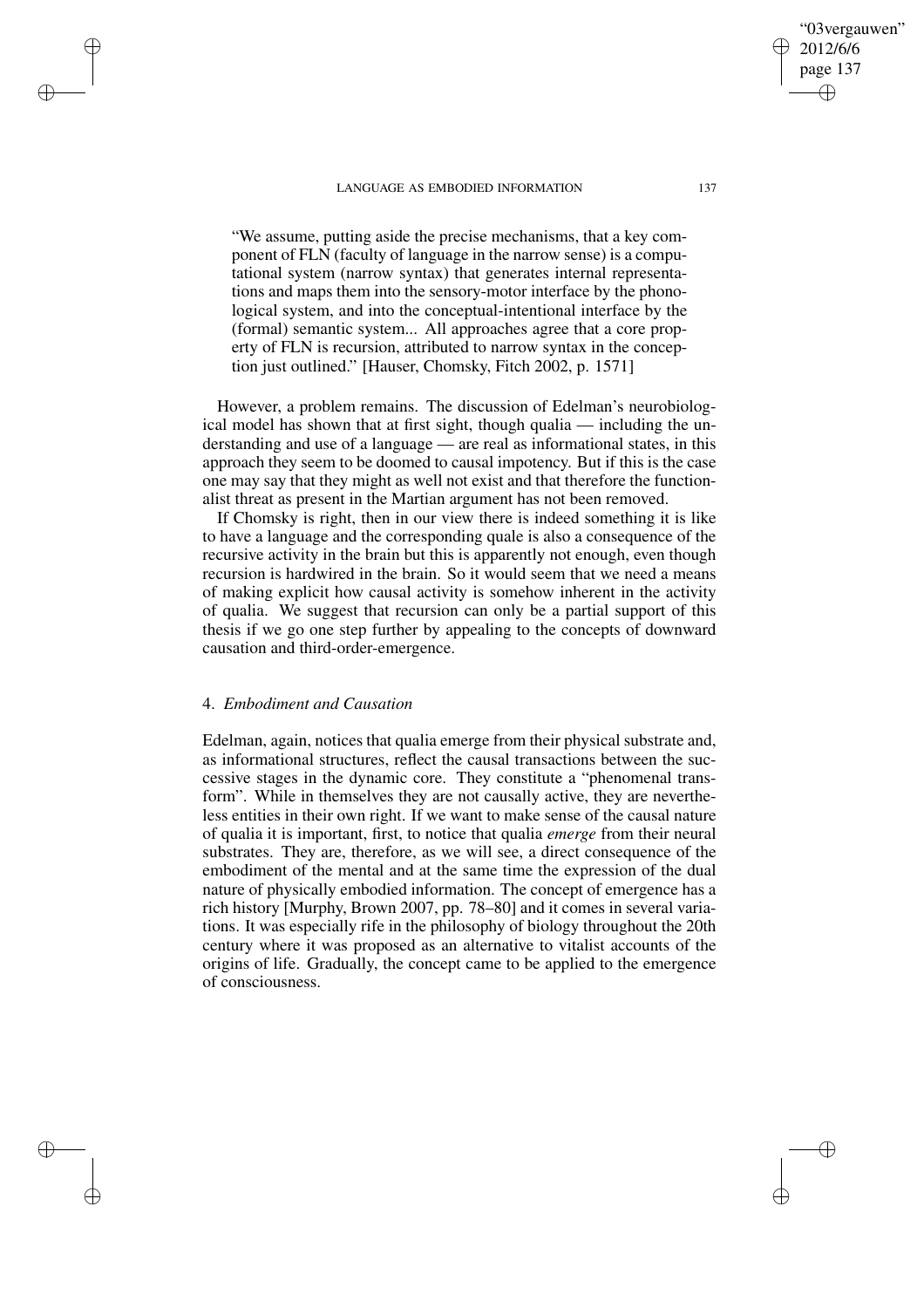✐

✐

#### 138 ROGER VERGAUWEN

The concept itself is by no means easy to define but there are some useful characteristics that it may be said to have: according to Kim [Kim 1998, pp. 226–229], emergentism implies the view, first, that all that exists in the space-time world are the basic particles recognized in physics and their aggregates. It further entails that when aggregates and their particles attain an appropriate level of structural complexity, genuinely new (higher-order) properties emerge to characterize these structured systems and that these emergent properties are irreducible to, and unpredictable from, the lowerlevel phenomena from which they emerge. Finally, once these higher-level properties (e.g. mental states or qualia) emerge, they are able to manifest causal powers in their own right, thus affecting the lower-level phenomena ("downward causation"). Our approach intends to show that causal efficacy and downward causation are intimately related to emergence and more specifically to what Terence Deacon has called 'Third-Order-Emergence' [Vergauwen 2010, pp. 1265–1266].

Deacon [Deacon 2007] has offered an account of emergence which sheds light on this. In general, the emergentist's aim might be said to show how, within complex systems, new entities emerge that exhibit novel causal powers. Deacon starts from the assumption, as e.g. also R. Van Gulick [Van Gulick 1993] and A. Juarrero [Juarrero 1999], that in emergent phenomena the physical laws governing the constituents of a system should not be violated and that an additional account should be given of the configurational regularities affecting constituent interactions. Furthermore, the relative autonomy and causal efficacy of such "holistic" emergent phenomena should be accounted for. Instead of making a commonly held distinction between "strong" and "weak" emergence, Deacon makes a threefold distinction between different kinds of emergent systems. In doing so, three interconnected hierarchical levels of emergence can be described. A first kind of emergence is "first-order emergence" or "supervenient emergence". This happens in systems in which relational properties determine the emergent higher-order properties, e.g. such as in the case of the liquidity of water as determined by the aggregation of water molecules [Deacon 2007, pp. 97–98]. A second kind of emergence, "second-order emergence", is present in diachronic symmetry-breaking typically also found in living systems and mental processes:

"in contrast, there is a self-differentiating feature to living and mental processes, which retains and undermines aspects of self-similarity. This characteristic breakdown of self-similarity or symmetrybreaking is now recognized in numerous kinds of complex phenomena, including systems far simpler than living systems. These complex emergent phenomena share this characteristic change of

✐

✐

✐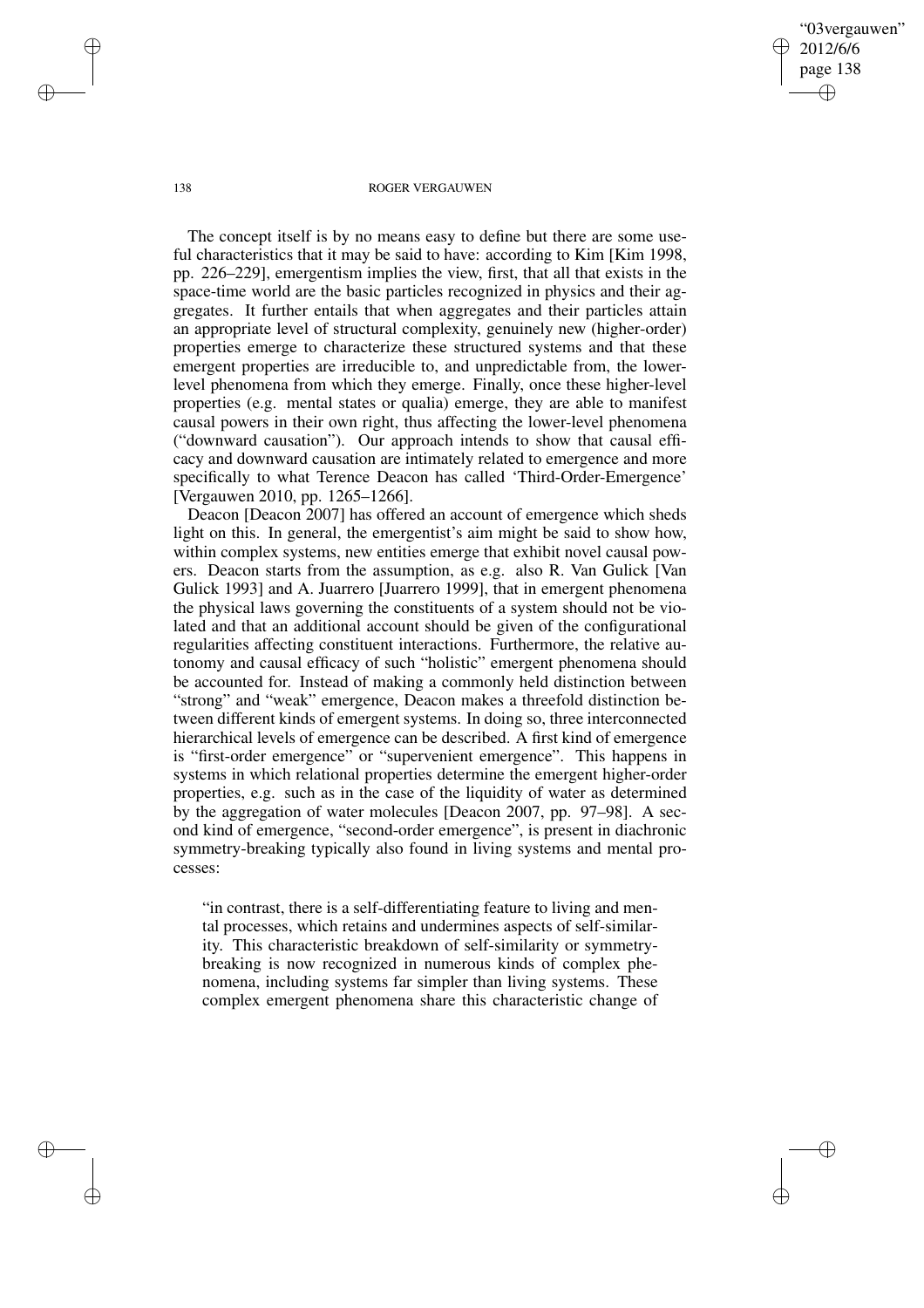✐

✐

✐

✐

✐

"03vergauwen" 2012/6/6 page 139

✐

✐

✐

ensemble properties *across time*, and are often computationally unpredictable." [Deacon 2007, p. 99]

Third-order emergence involves in addition information or memory. It is the kind of higher-order regularity which can additionally exert a cumulative influence over the entire causal future of the system, thus encompassing the evolution of second-order processes. According to Deacon this involves an additional leap of recursive causality:

"the relationship implicit in third-order phenomena demands a combination of multi-scale, historical, and semiotic analyses. Thus, living and cognitive processes require introducing concepts such as representation... information and function in order to capture the logic of the most salient emergent phenomena." [Deacon 2007, pp. 106–107]

The level of third-order emergence, therefore, is "the point where physical causality constitutes significance" [Murphy, Brown 2007, p. 83]. Among the processes emerging here we surmise that linguistic competence considered as a quale with a recursive basis also belongs. Indeed, in our view, qualia or phenomenal states can be described in terms of emergent processes of information which can have downward causation but arise only when the information is physically embodied.

Certain proposals by E. Thompson and F. Varela can be used to illustrate this. In a framework describing the relationships between neural dynamics, consciousness and embodiment, they propose to investigate the neural correlates of consciousness. In doing so, they do not assume only a oneway (upward) causal relationship between neural systems and the contents of consciousness but also the possibility of a two-way (downward) causal relationship between embodied conscious states and neuronal activity [Thompson, Varela 2001, p. 418]. They suggest that as a result of emergence in complex systems it is to be expected that in such systems there is both upward causation and downward causation implied in the relationship between neural activity and conscious activity. Since specific cognitive acts demand the integration of distributed and interacting areas of the brain, the search for a neural correlate of consciousness must account for these large-scale integrations of brain activity.

The mechanism they suggest for this integration is the formation of dynamic links mediated by synchronization of neuronal discharges over multiple frequency bands.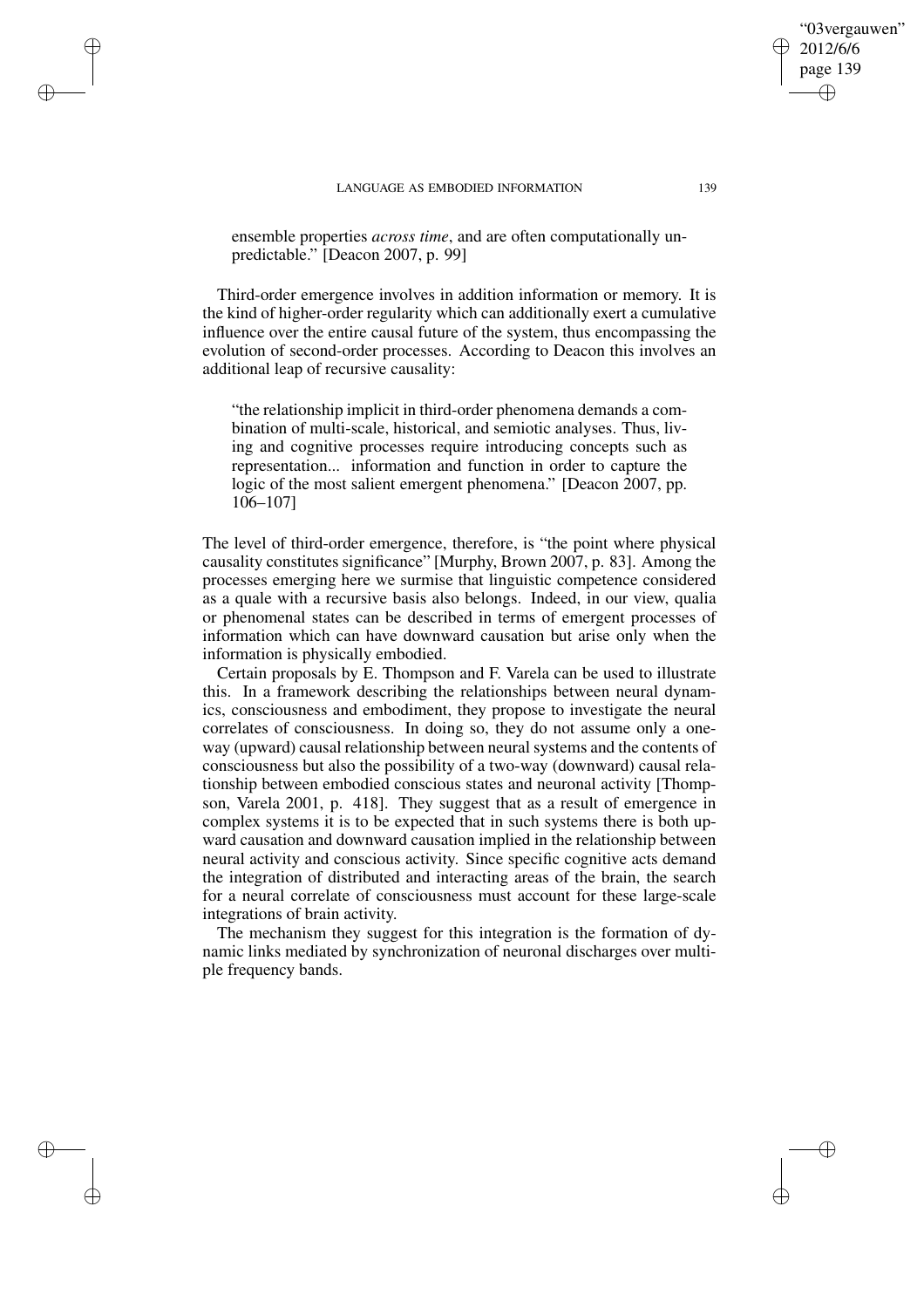"03vergauwen" 2012/6/6 page 140 ✐ ✐

✐

✐

#### 140 ROGER VERGAUWEN

"Given that the coupled dynamics of brain, body and environment exhibit self-organization and emergent processes at multiple levels and that emergence involves both upward and downward causation, it seems legitimate to conjecture that downward causation occurs at multiple levels in these systems, including that of conscious cognitive acts in relation to local neural activity." [Thompson, Varela 2010, p. 421]

An important consequence of this is that these processes can be studied empirically. Thompson and Varela mention as examples of this the study of human epileptic activity and voluntary perceptual reversal. Human epileptic activity freely modifies the subject's mental competencies but the converse would also seem to be the case. The subject can voluntarily affect his or her electrical condition that normally would lead to an epileptic seizure [Thompson, Varela 2002, pp. 421–422]. Furthermore, models of the visual perception of multi-stable or ambiguous figures suggest that such perception is based on generic properties of coupled non-linear oscillators and their phase relationships which might show "that different 'cognitive' interpretations of ambiguous figures initiated by the subject might shift the neuronal bias that defines the perceptual reversal" [Thompson, Varela 2002, p. 421].

Emergence and downward causation, therefore, can account for the causal activity of qualia as embodied and that this activity does in fact involve not only an upward part but also a downward one. Our approach shows that embodiment is essential to consciousness and also to language, by extension thereby partly rebutting the Martian argument since it clearly shows that the specific neural setup of the mind is responsible for the specific result, i.e. human natural languages, and that recursion is present both on the neurophysiological and the linguistic level. But at the same time it seems that something else also has to be taken into account which points in a very different direction.

# 5. *What lies Beneath: From Computability to non-Computability*

The theory we have presented here is to a certain extent tributary to David Chalmers' so called 'Double-Aspect theory of Information': his hypothesis is that information has two fundamental aspects, a physical one and an experiential or phenomenal one, and that, furthermore, phenomenal consciousness by virtue of its status is one aspect of information where the other aspect is found embodied in physical processing. Physical information is, as embodied information, then, "a difference that makes a difference":

✐

✐

✐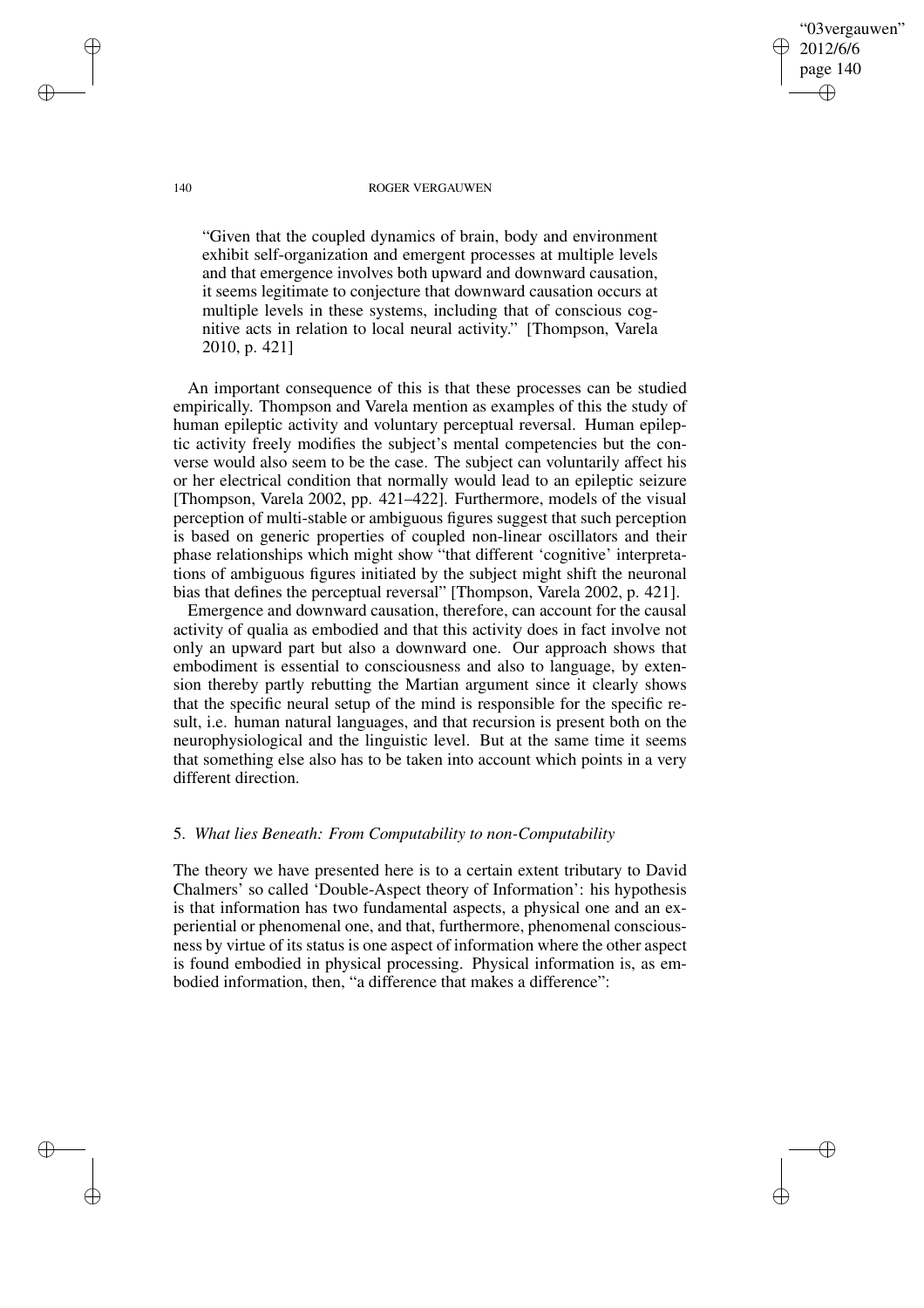✐

✐

✐

✐

"The basic principle that I suggest centrally involves the notion of *information*. I understand information in more or less the sense of Shannon (1948). Where there is information, there are *information states* embedded in an *information space*. An information space has a basic structure of difference relations between its elements, characterizing the ways in which different elements in a space are similar or different, possibly in complex ways. An information space is an abstract object, but following Shannon we can see information as *physically embodied* when there is a space of distinct physical states, the differences between which can be transmitted down some

causal pathway. The states that are transmitted can be seen as themselves constituting an information space. To borrow a phrase from Bateson (1972), physical information is *a difference that makes a difference*." [Chalmers 1995, p. 216]

We have seen how qualia can be causally active entities, whence they emerge and why the kind of downward causality they exhibit is not in contradiction to the physical closure of the world. Chalmers notes that there are certain structural analogies between the physical and the phenomenal aspects of information:

"there is a direct isomorphism between certain physically embodied information spaces and certain phenomenal (or experiential) information spaces... That is, we can find the same abstract information space embedded in physical processing and in conscious experience." [Chalmers 1995, p. 21]

Inevitably, at this moment questions of computability of this kind of information show up.

Dynamical systems such as brain processes can be simulated by appropriate computational systems but this does not mean computability in every case. Klaus Mainzer [Mainzer 2009, p. 299] distinguishes three reasons for the computational limits of a system. First, a system may be undecidable in a strict logical sense. Second, a system can be deterministic but nonlinear and chaotic which implies that the system depends for its outcomes on very tiny variations in the initial data making it practically nearly impossible to predict its behavior. Finally, a system can be stochastic and nonlinear which implies that its behavior can only be predicted probabilistically. One of the limits on the computability of a system is that it may be undecidable in a strict logical sense. Roger Penrose, for one, has suggested how quantum mechanics may help to explain how the human mind goes beyond Turing Computability [Penrose 1994]. He does not talk explicitly about qualia but, rather, about

"03vergauwen" 2012/6/6 page 141

✐

✐

✐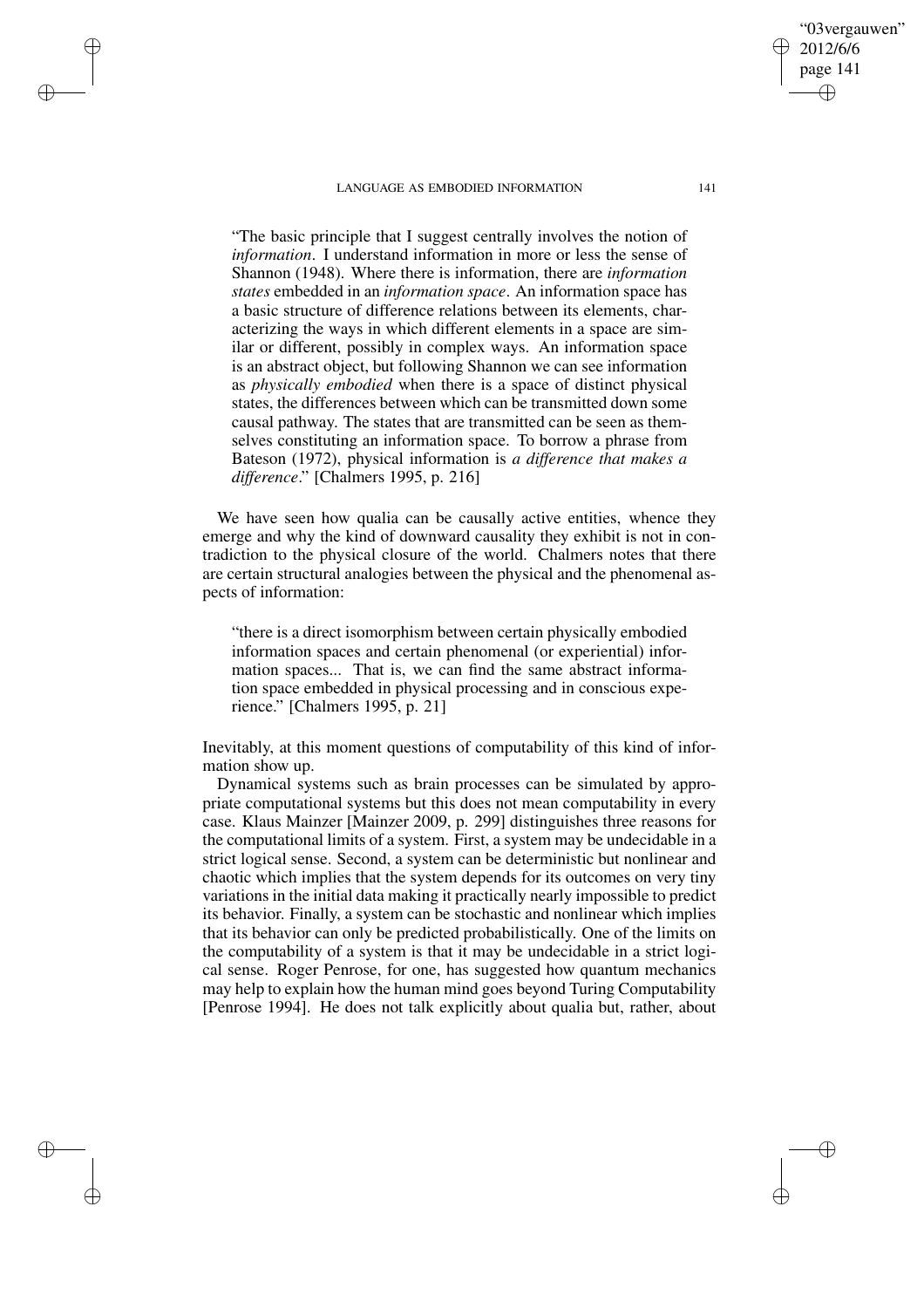"03vergauwen" 2012/6/6 page 142 ✐ ✐

✐

✐

#### 142 ROGER VERGAUWEN

mathematical creativity and he uses Gödel's famous Incompleteness Theorems to show how human beings can "see" the truth of certain mathematical propositions even though within an axiomatic system these propositions are undecidable, i.e. neither the propositions themselves nor their negations can be proven. This makes the system *incomplete*. Though one may say here, as Chalmers does, that this non-algorithmic processing is another example of an "extra ingredient" which may tell us something about the physical role that conscious experience plays but not how it arises [Chalmers 1995, p. 207–208], the point I want to raise here is a different one.

If Chalmers is right in saying that phenomenal properties constitute the internal aspect of information, then a *metalogical property such as incompleteness* which is definitely a property of (complex) formalized mathematical systems is also a property of the information the system contains. Mental states and natural language are usually characterized as being "intentional". Intentionality or "aboutness" is a term coined by the Austrian philosopher Franz Brentano and it points towards the directedness upon the world of mental states in general and of language in particular, their content, or their (possibly non-existing) reference.

John Searle has argued that intentionality is a biological property of the brain and cannot be simulated by any computer program [Searle 1980]. According to Searle, Intentionality represents the semantic side of the brain and of the language it generates and can never be duplicated by any computer program which is merely syntactic. There is some discussion on whether qualia exhibit intentionality [Northoff 2003]. Some have argued that qualia are primary and that intentionality can be inferred from them. Others consider intentionality as a necessary condition for qualia:

"without qualia, which reflect the experience of perceptions and actions, a direction towards "observable and to-be effectuated events within the environment" would remain meaningless i.e. superfluous since it could no longer be experienced as such. Such a 'hollow' intentionality, i.e. intentionality without experience, remains naturally impossible... qualia without intentionality would remain "empty"..." [Northoff 2003, p. 136–137]

However this may be, what we can say is that in as far as some complex physical systems, such as the human brain, are able to refer to things they exhibit genuine intentionality and that therefore "intentionality is at least a sufficient condition for mentality" [Kim 1998, p. 23].

In view of the theory presented here we suggest that there is a close relationship between intentionality and logical incompleteness. If a system is logically incomplete it means that it has non-isomorphic models, also called

✐

✐

✐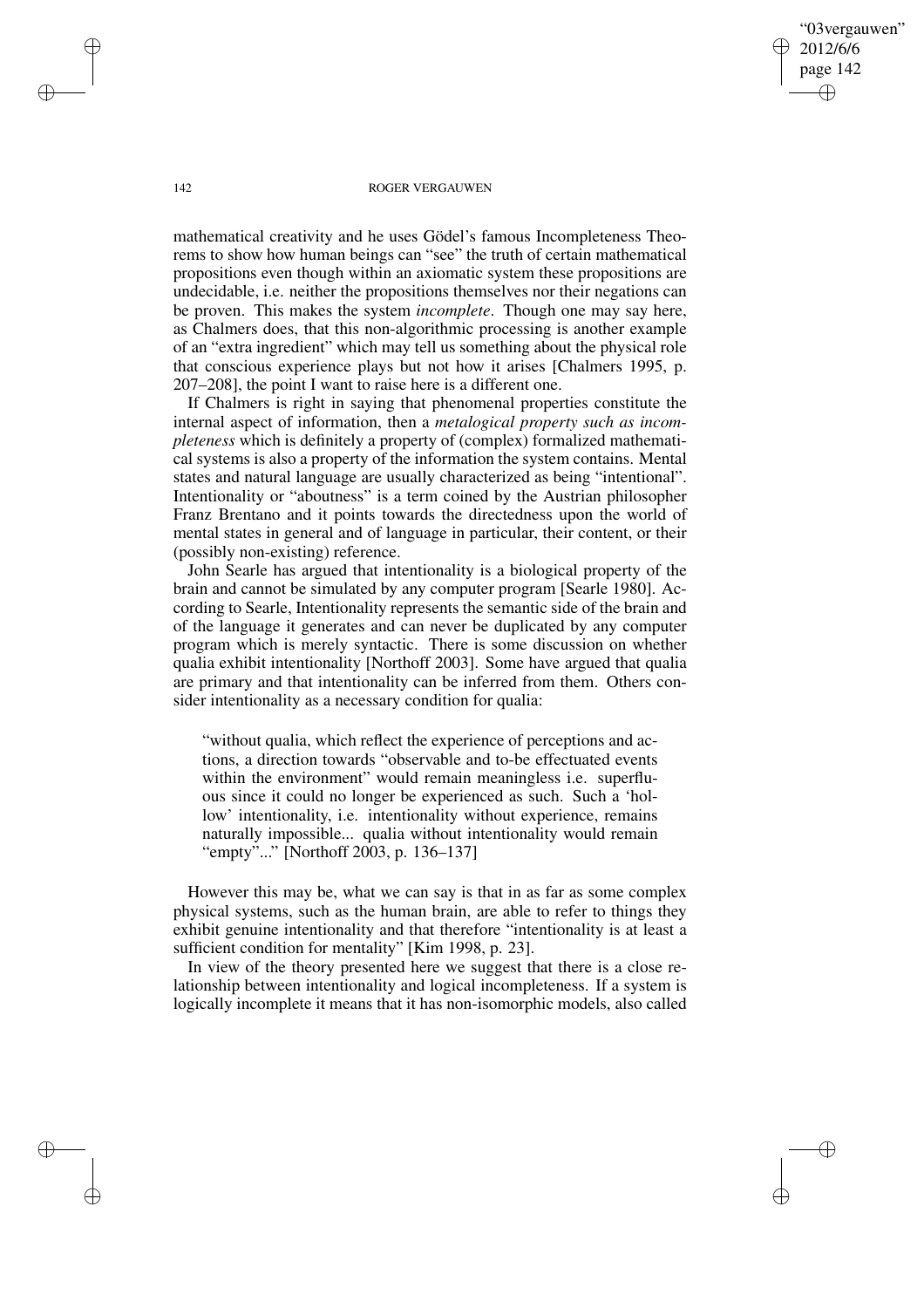*non-standard models*, which is for instance the case with the models of formalized arithmetic in Gödel's incompleteness theorems. This comes down to the fact that the information in the axioms of the theory is in a sense insufficient to uniquely determine what they are "about". Incompleteness may, then, be seen as a logical analogon of intentionality in the following sense.

In the Correspondence Theory of Meaning and Truth the property of truth expresses the "aboutness" of propositions in the sense that true propositions are "true of" or "about" true states of affairs. The property of truth, therefore, expresses the "reference-relation" for such propositions. If truth is noncomputable or non-algorithmic, then so is intentionality. If Penrose is right, human beings are able to "see" the truth of certain mathematical statements and are therefore able to perform non-computable operations which Penrose thinks are a consequence of non-computable elements in the physical laws which the brain exploits when it performs this task. One need not agree with Penrose's idea of performing non-computable tasks to see that the general phenomenon of incompleteness might epistemologically indicate that the "aboutness" is a consequence of a tension between the inside ("information") of the system and the outside of the world, which is what the information is supposed to be about, a tension which in its turn is a consequence of the embodiment of the (linguistic) information processed by the mind. The intentionality of (phenomenal) consciousness and of language might, then, be said to derive from the same source: the incompleteness of the information processed. Assuming, as we do, that using a language has a 'qualitative' aspect entails the embodiment of linguistic competence. If this system would be complete in the logical sense, the system itself would be *categorical* so that all of its models would be isomorphic. But that would at the same time imply that the 'tension' between the information and what it is about would disappear. The feeling of "aboutness" might then, somewhat speculatively, be defined as a the reflection of the difference between language and "the world".

### 6. *Conclusion*

✐

✐

✐

✐

Let us return to the question put forward in the beginning. If intentionality is at least part of the explanation of what gives a (linguistic) sign its life, what is the mechanism that gives it its life?

Terence Deacon has expressed some pessimism as to whether such an explanation is possible:

"We still do not understand fully the basis of the relationship that invests words with their meanings and referential capacity. To be

"03vergauwen" 2012/6/6 page 143

✐

✐

✐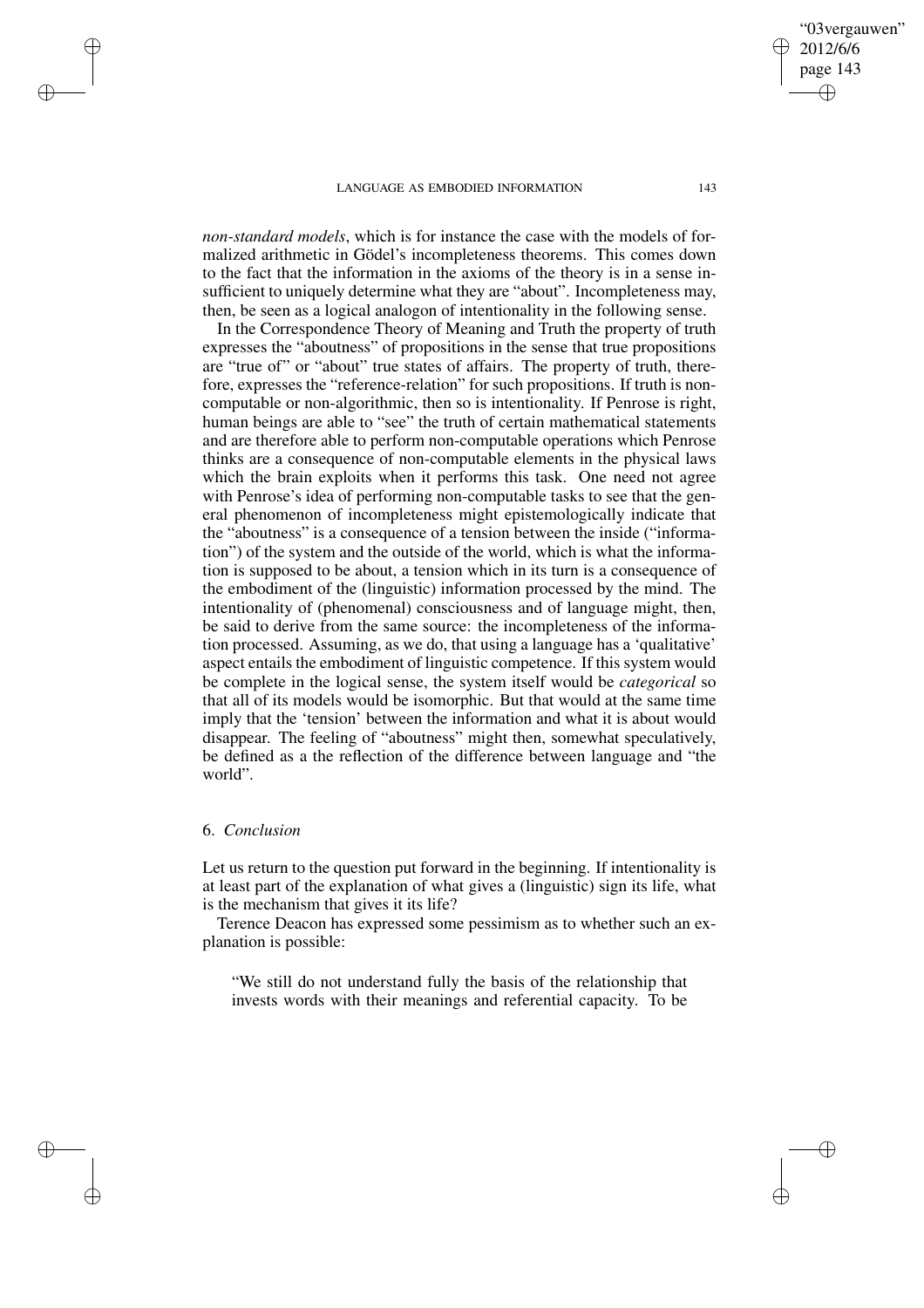# 144 ROGER VERGAUWEN

"03vergauwen" 2012/6/6 page 144

✐

✐

✐

✐

blunt, we do not really understand one of our most commonplace experiences. We know how to use a word to mean something and to refer to something. We know how to coin new words and to assign new meanings to them... Yet we do not know how we know how to do this, nor what we are doing when we do. Or rather, we know on the surface, but we do not know what mental processes underlie these activities, much less what neural processes are involved." [Deacon 1997, p. 51]

It may be useful to compare our approach with the view of intentionality put forward by Fred Dretske [Dretske 1988]. Dretske's goal is to explain how events that take pace in the brain can be understood as intentional even though they are physical events. He distinguishes three types of representational systems. The first type is a purely conventional one in which the relation between a sign and its referent is established solely by the user's intent. The second type of representational systems contains conventions and natural signs. So, e.g, humans use natural signs for conventional purposes. In such a way, a physical entity or event can acquire intentionality. Type three Systems of representation are those in which the signs exhibit intentionality because of the function they serve in an animal's behavior:

"the elements of a representational system, then, have a content or a meaning, a content or meaning defined by what it is their function to indicate... These meanings display many of the intentional properties of genuine thought and belief. If, then, there are systems of type III, and these are located in the heads of some animals, then there is, in the heads of some animals (1) something that is about various parts of this world...; (2) something capable of representing and, just as important, misrepresenting those parts of the world it is about; and (3) something that has, thereby a content or meaning (not in itself in the head, of course) that is individuated in something like the way we individuate thoughts and beliefs." [Dretske 1988, p. 77]

Notice here that, although Dretske emphasizes the role of a function in constituting intentionality, he is not a functionalist. He does not want to identify mental properties with functional properties. He wishes to stress that for a state of the organism to exhibit intentionality, the state must not only provide information, but its purpose must be to provide information. There always has to be a teleological element which may be provided by evolutionary mechanisms. However, the capacity for natural language to refer to things in the world is much more difficult to explain given both its complexity and

✐

✐

✐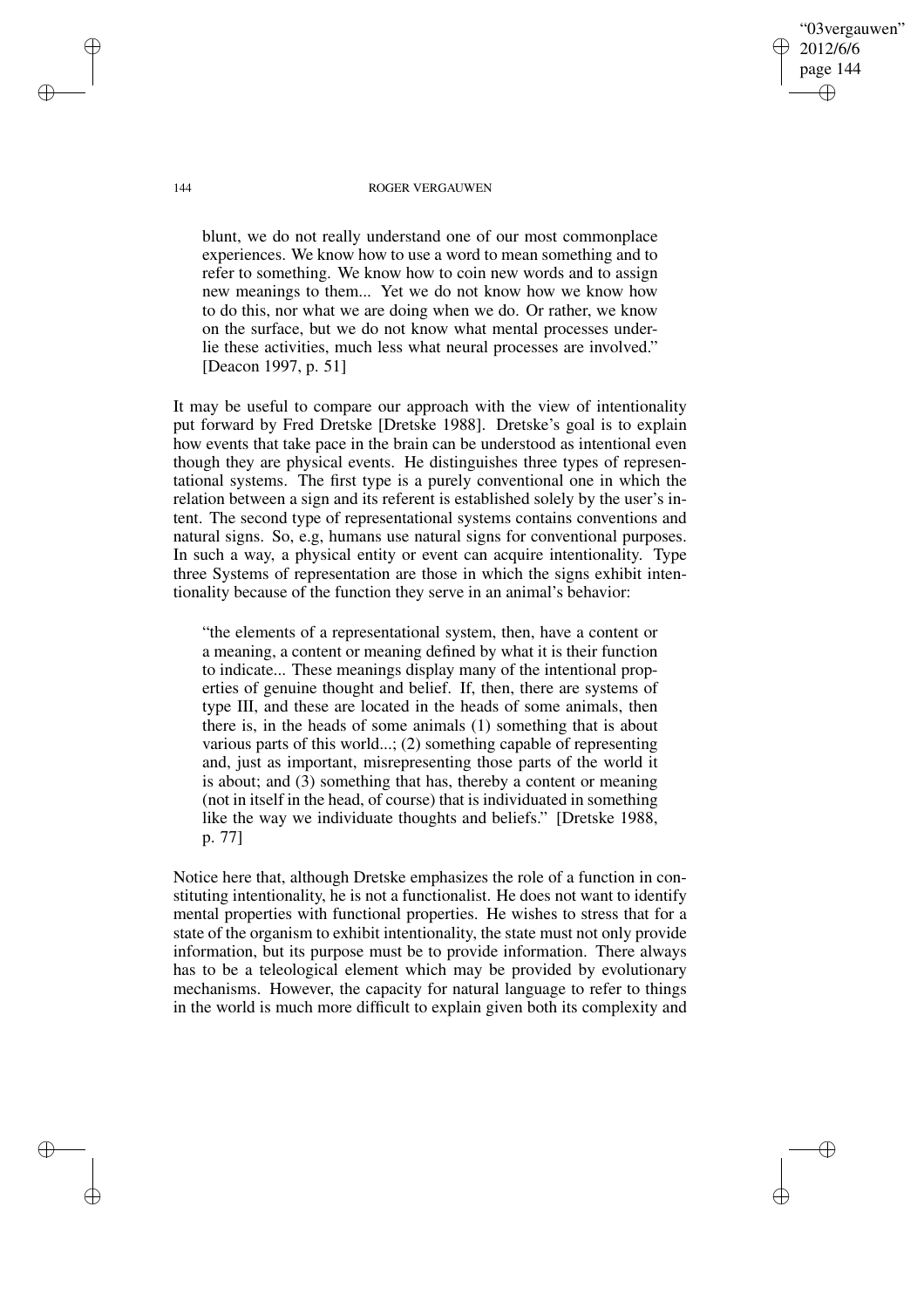✐

✐

✐

✐

the mechanisms that underlie it. That is why some, such as e.g. Daniel Dennett, who, incidentally, does not even believe in the existence of qualia, have claimed that it is not so much the case that humans 'really' have beliefs or intentions but that we are pragmatically justified to use the intentional stance there. Since we cannot understand human behavior from what goes on in the brain and the ascription of beliefs or desires or intentions permits us to predict behavior we can use the intentional stance vis-à-vis other humans. Our view differs from both Dretske's and Dennett's. We do consider intentionality as real and as a consequence of the qualitative nature of language and language understanding. In that sense, our proposal presents a 'realistic' reinterpretation of Dennett's *Intentional Stance*, since in it mental states and qualia do not receive an 'as-if treatment' but are taken as full blown elements in the ontology of our theory. Moreover, the source of this intentionality is to be looked for in relation to the logical nature of the information that qualia contain. In that sense, intentionality is a consequence of the information processing that goes on in the brain. It is, however, not in itself a biological phenomenon but rather due to the embodied nature of this information.

> Center for Logic and Analytic Philosophy Institute of Philosophy Katholieke Universiteit Leuven Kardinaal Mercierplein 2 3000 Leuven Belgium E-mail: Roger.Vergauwen@hiw.kuleuven.ac.be

## REFERENCES

Chalmers, D. (1995): "Facing up the problem of consciousness". *Journal of Consciousness Studies*, 2 (3), pp. 200–219.

Deacon, T. (1997): *The Symbolic Species: The Co-evolution of Language and the Brain*. New York: Norton.

Deacon, T. (2007): "Three levels of emergent phenomena". In: Murphy, N.; Stoeger, W. (eds.) *Evolution and Emergence. Systems, Organisms, Persons*. Oxford University Press: Oxford, pp. 88–110.

Dennett, D. (1987): *The intentional Stance*. MIT Press: Cambridge Mass.

Devitt, M.; Sterelny, K. (1989): "Linguistics: what's wrong with "the Right View"?". *Philosophical Perspectives. Philosophy of Mind and Action Theory*, 3, pp. 498–531.

Dretske, F. (1988): *Explaining Behavior: Reasons in a World of Causes*. Blackwell: Oxford UK.

"03vergauwen" 2012/6/6 page 145

✐

✐

✐